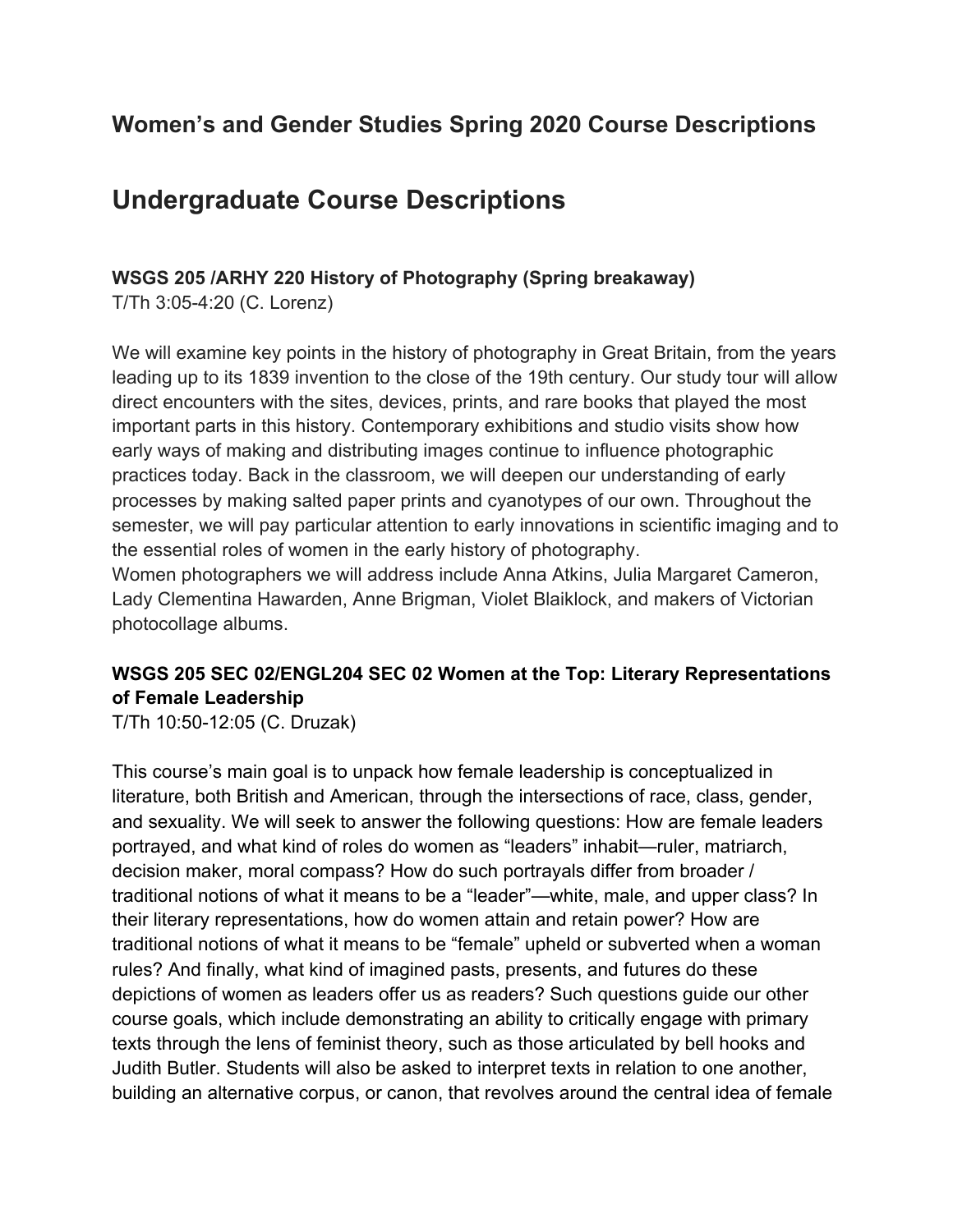leadership and empowerment. Students will also be tasked with orally presenting their readings of critical texts that form the interpretive framework for our primary readings to the classroom audience, and articulating their own close readings via written essays.

#### **WSGS 211/HIST 212/CLSX 211 History of Ancient Women**

MWF 11:00 (S. Miller)

An investigation into the lives and representations of women and girls in historical and literary texts, art, and material culture in ancient Greece and Rome. The course examines representations of female bodies, work, familial roles, and religious roles.

#### **WSGS 252W/Engl 251W Nursing and Narrative**

T/R 1:40 OR MWF 10 (R. Maatta)

This class is for and about nurses, and it considers how narrative form intersects with the profession. The class is divided into four units. First, we will study how nurses have been depicted in works of literature and film. What cultural values do these women embody? Are they realistic? What made nursing a stereotypically feminine profession, and have present-day nurses escaped the gender stereotypes that have hounded them for more than a century? Second, we examine pathographies -- stories that patients tell about their illnesses. We will discuss how illness, trauma, and disability affect a person's identity and their place in their social network. How is illness disempowering and how does it challenge a patient's ability to communicate? What kinds of illness experiences exceed language? Why is our culture so committed to narratives of triumph when every illness cannot be cured? How do patients view their nurses and the caregiving institution? How do race, class, and gender affect a person's experience of illness, treatment, and recovery?

Third, we read narratives written by nurses about their work and identities. Narratives surround nurses as patients their stories, nurses chart their shiftwork and narrate differently for doctors, colleagues, patients and their families, and nurses build personal narratives as they reflect on their trajectory from student to practitioner. Thus, we will read texts about how communication and language are central to nursing and how nurses use narrative to affirm the work they do. We will understand nurses as people who receive, interpret, and create narratives in the unique and critical context of intervening with illness. Finally, we examine how dementia and dying affect language in profound ways and present nurses with unparalleled listening and interpreting challenges. The actively dying frequently speak in metaphors. How can nurses respond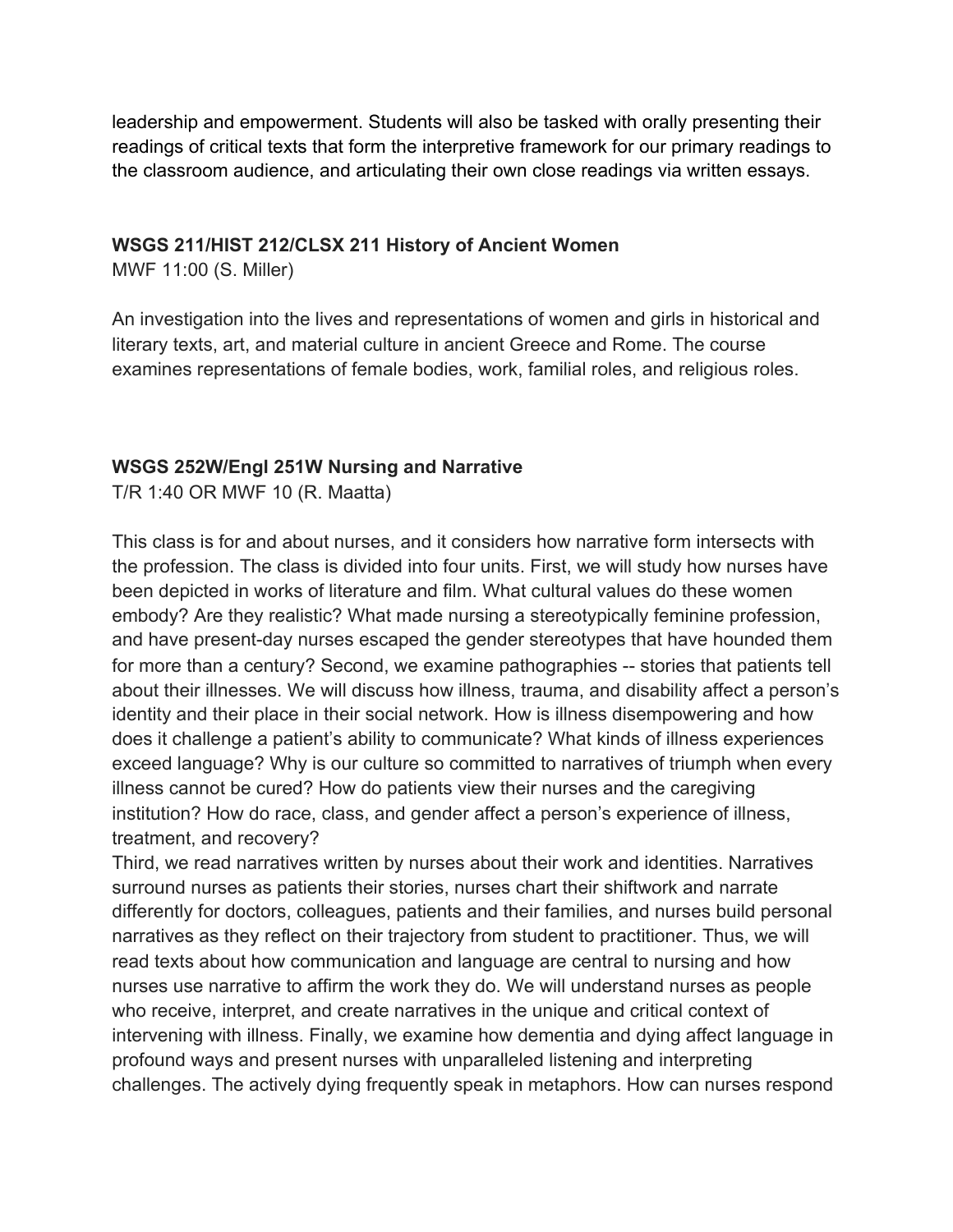to those metaphors and advocate for the dying? Similarly, demented patients can speak in fragmented, seemingly nonsensical ways. How can we listen for the intention within the speech to increase demented patients' quality of life, and how can we help their families to learn to listen and interpret?

#### **WSGS 307W/Engl 430W Queer Drama**

MW 3:00 (J. Lane)

This course will combine textual analysis of plays with a consideration of queer performance practice and production. We will study what makes a work queer, the audience that the work is aimed at, and the success of queer works from small target audiences to widespread, global recognition. We will look at historical queer authors and how their "straight" works can contain hidden gay messages. We will analyze how the play's structure and form help to deliver its content how specific productions facilitate the plays success. We will also look at gender/sexuality/race and other complex identity categories and address whether we can assume that the identity of the playwright is a sufficient (or even partial) lens through which to ask questions. We'll consider our own biases to help us better pose questions about how identity frames the creation and reception of a performance/play text. We will study why is it useful to look at theatre and performance through the lens of sexual identity and how the commercial theatre has embraced gay and lesbian work and the class will read a select history of LGBTQ theatre from the early 20th century through today. We will look at how these works effect modern critical issues (gays in the military, gay marriage, debates over adoption for gay families, and citizenship for queer internationals) in a heteronormative culture.

#### **WSGS 309W/Engl 309W Horror Film**

Tues 5-9 (J. Fried)

Horror is one of the most popular and resilient genres in the history of film. But what exactly defines a movie as a horror film? And what is it about the horror film that keeps us coming back for more? It's certainly more than the experience of being scared. In this course, we will watch and discuss a variety of classic and contemporary horror films with the purpose of a) understanding and recognizing the cinematic codes of the genre b) considering how the horror film – through its varied subgenres – often functions as a barometer of social anxieties surrounding issues of gender, sexuality, and race. In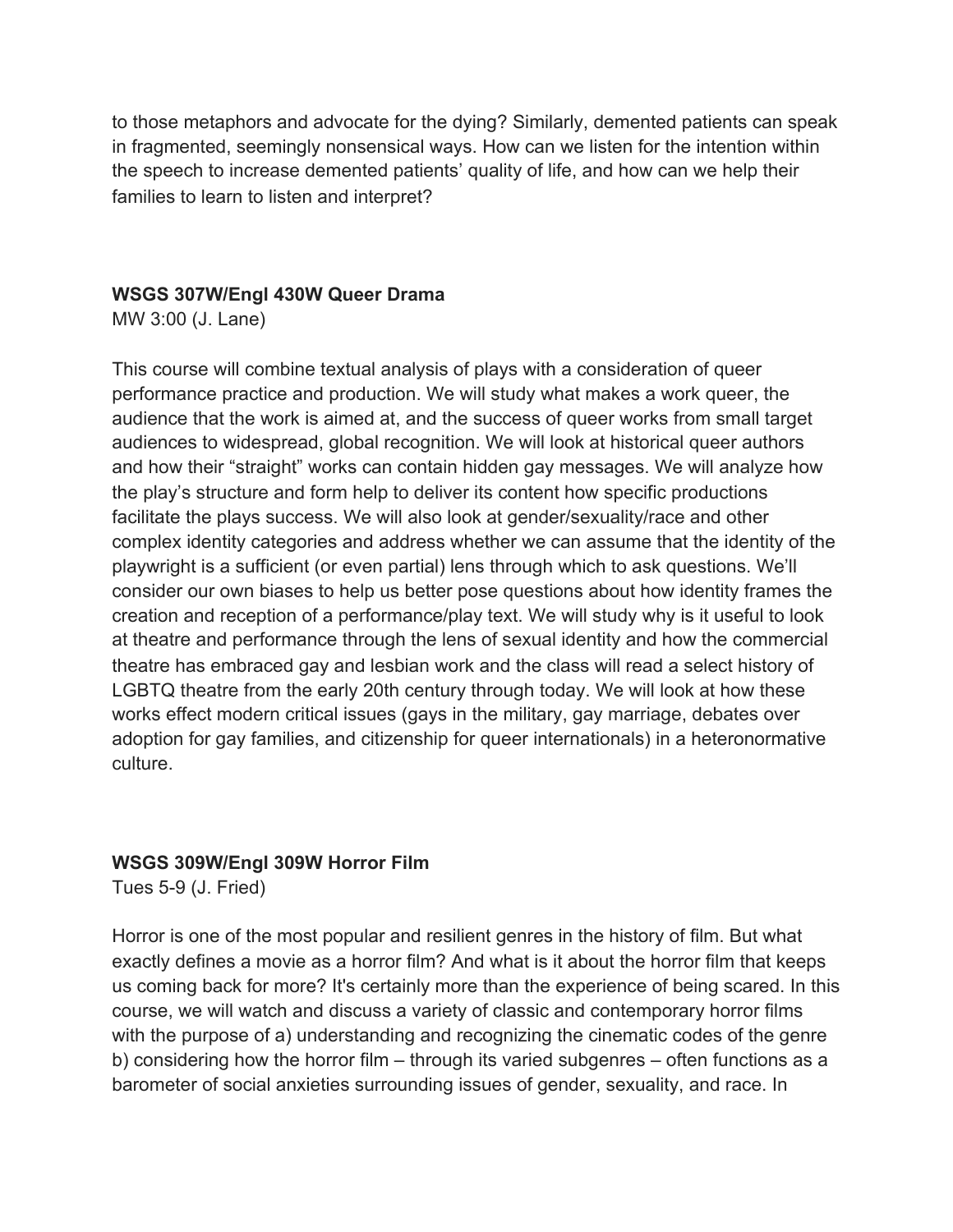addition to weekly screenings, students will read, discuss, and write about a variety of theoretical essays and texts on horror film. In addition, students will be expected to master the language of film analysis.

#### **WSGS 316W/Engl 316W Healthcare and Lit**

MWF 11:00 OR T/R 9:25 (R. Maatta)

This course explores representations of healthcare and medical knowledge in the West since about 1800 with an emphasis on cultural constructions of the medical practitioner and his engagement with the body. We will discuss representations of medical practice in word and image. We interpret illustrations from 19 th century anatomical textbooks and paintings of surgeries by Thomas Eakins alongside episodes of The Knick; we will study the history of human dissection and learn how this vital medical privilege was not always valorized as a legitimate medical practice; we will read non-fiction and fiction about physical and mental illness, disability, medical mismanagement, and medical heroics. We will discuss how gender and socioeconomic status influence a patient's experiences of illness and how they are treated by caregivers. We will also consider how institutionalized medicine in the West has roots in traditionally masculine values, and how these values have adapted and changed since 1800. We are interested in the nature of humanity, the ethics of experimentation, the profession as locus of power and generator of discourse, patient-provider communication challenges, spectacles of disability, stigmas surrounding illness, and the inevitability of death.

#### **WSGS 333/Hist 333 American Women in History**

Tues/Th 12:15 (J. Taylor)

This undergraduate course traces the history of women's roles and women's lives from the colonial era to the present. Thematic areas focus on space, race, ethnicity, class, gender, region, work, politics, religion, sexuality, technology, consumerism, and beauty culture. Students will also become familiar with basic historiographical issues in the field of US Women's and Gender studies. Students will analyze a broad spectrum of ideas about American women through lectures, primary and secondary source readings, discussions, screenings and written or digital content they produce.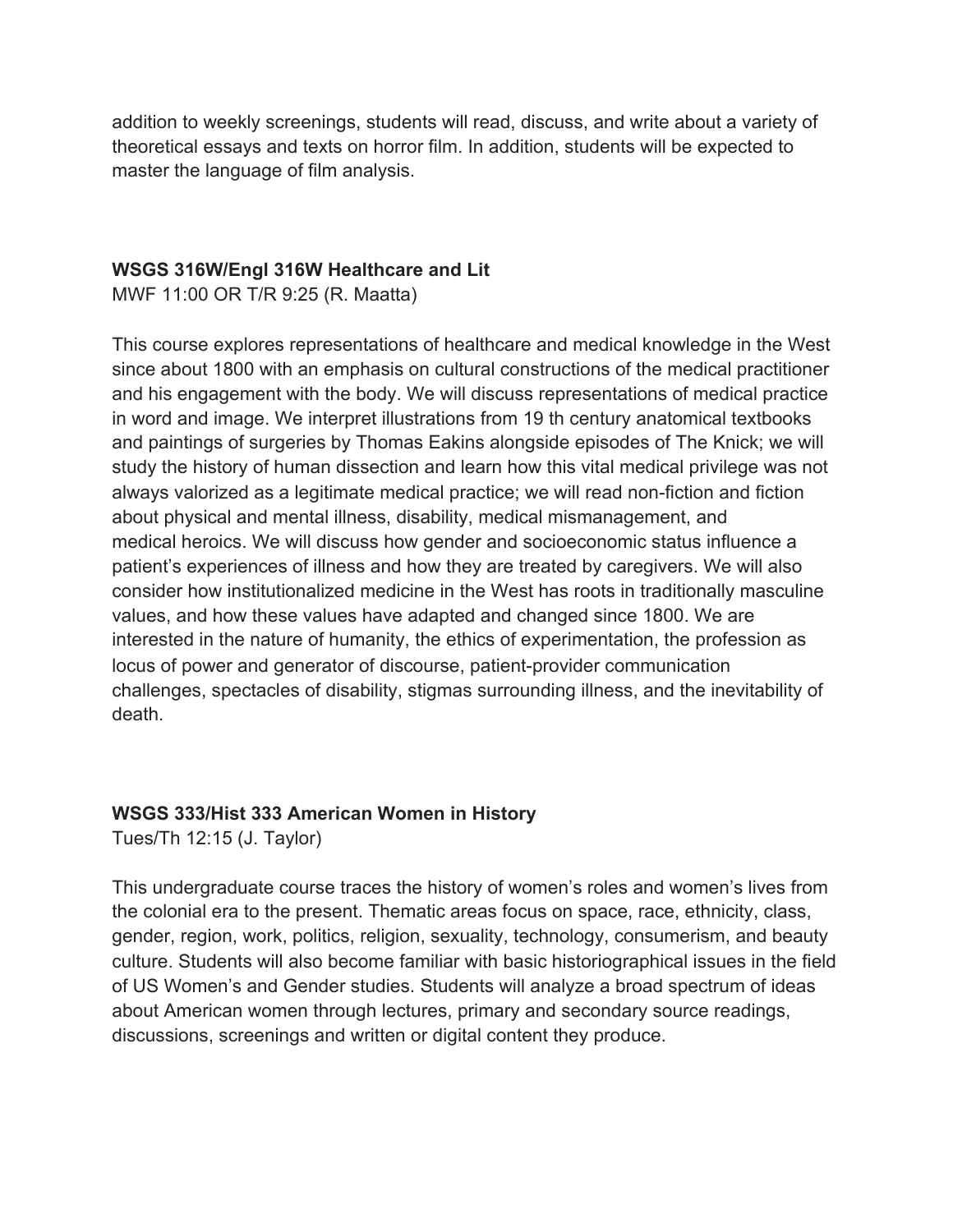#### **WSGS 353/Psych 353 Psych of Gender**

MW 4:25 (S. Barnard)

In Psychology of Gender, we elaborate critical theoretical perspectives on gender toward understanding how gendered conditions affect psychological life, forms of embodiment and sociocultural experiences. We read psychological, philosophical, and literary texts, as well as screening and interpreting film and video. OUr focus includes understanding gender in contexts of contemporary popular culture, including music, films, news reporting, television and web culture. Goals for the course include deeply engaged conversation about the rich complexities of our gendered world and increasingly nuanced development of our individual perspectives on what it means to be a gendered subjectivity.

#### **WSGS 422/Comm 421 Communication and Gender**

T/Th 12:15 (P. Arneson)

Examines research addressing differences and similarities in male and female communication styles in a variety of contexts, ranging from personal to social to work relationships, with attention given to philosophical and narrative understandings of what it means to be male and female persons.

### **WSGS 452W/Engl 443W Modernist Women Writers**

T/Th 10:50 (L. Kinnahan)

In both Britain and America, the first decades of the twentieth century were marked by a vigorous and often radical movement to advance women's equality in political rights, educational opportunities, labor practices, sexual expression, and medical/reproductive choice and treatment. Gaining a degree of economic and social independence by the turn of the century, the "New Woman" was a matter of public attention and debate that continued through the following decades. This course will explore how women writers in America and Britain responded to the social, political, and cultural changes affecting ideas of gender in the modernist period. How did writers draw upon ideas of the "modern" woman? How does literature register challenges to gender conventions during this period, and how might these very challenges be said to contribute to experiments in form and subject matter characterizing Anglo-American "modernisms"? Addressing 15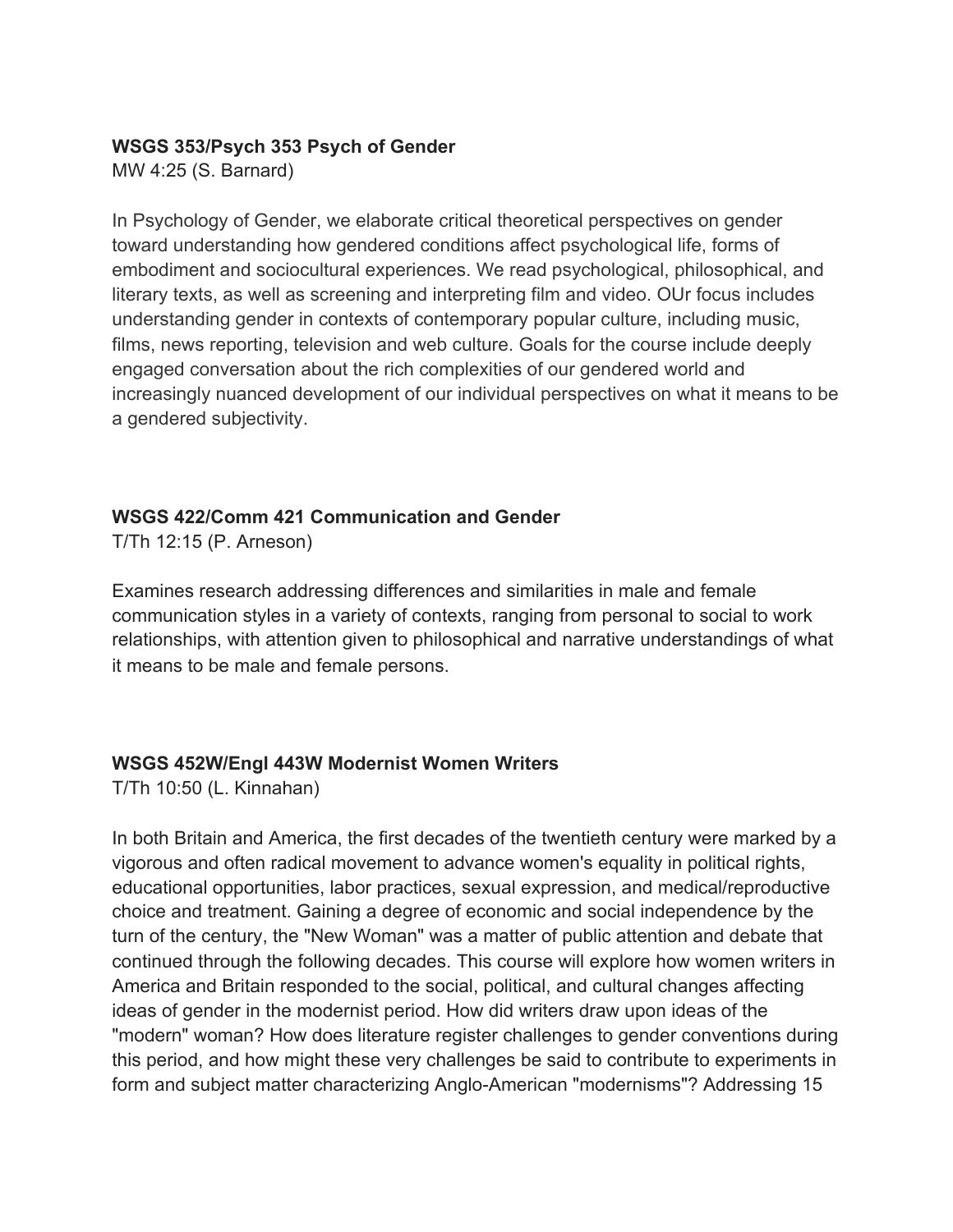these questions, we will look at works of fiction, poetry, and non-fiction prose written by American and British writers during the years of 1900-1945. Writers we will read tentatively include Virginia Woolf, Nella Larsen, Charlotte Perkins Gilman, Mina Loy, Gertrude Stein, Georgia Douglas Johnson, Charlotte Mew, Sylvia Townsend Warner, Edna St. Vincent Millay, and H.D. (Hilda Doolittle).

#### **WSGS 458/PHIL 496 Early Modern Women Philosophers**

Wed 5-7:40 (D. Selcer)

Though typically excluded from the philosophical canon, early modern women made significant conceptual contributions to and interventions in metaphysics, epistemology, ethics, political theory, and the philosophical foundations of modern science. This seminar will engage primary texts by women philosophers (and occasionally their allies and interlocutors) written in Europe during the seventeenth and eighteenth centuries, including Élisabeth de Bohême, Margaret Cavendish, Anne Finch Conway, and Olympe de Gouges. Though gender in the sense we now understand it was not yet an explicitly formulated category, these philosophers critically engage theories of embodiment, knowledge-production, and politics in ways we can now describe in its terms, establishing rich theoretical models for arraying experience and experiment, reason and passion, intellectual and political equality, as well as simultaneously metaphysical, 'natural philosophical' (i.e., scientific), and social accounts of power. The seminar will require active intellectual and discursive participation. Student writing may engage our thinkers and texts from any relevant disciplinary or multidisciplinary perspective. Undergraduate-level enrollment requires no specific background, but is intended for relatively advanced students studying any liberal arts discipline who are interested in philosophy or gender studies. Graduate-level enrollment also requires no specific background, though it will be useful to have at least some training either in philosophy, the early modern period (whatever the discipline), or in historical approaches to gender (whatever the period or discipline).

## **Graduate Course Descriptions**

#### **WSGS 522/Comm 521 Communication and Gender** T/Th 12:15 (P. Arneson)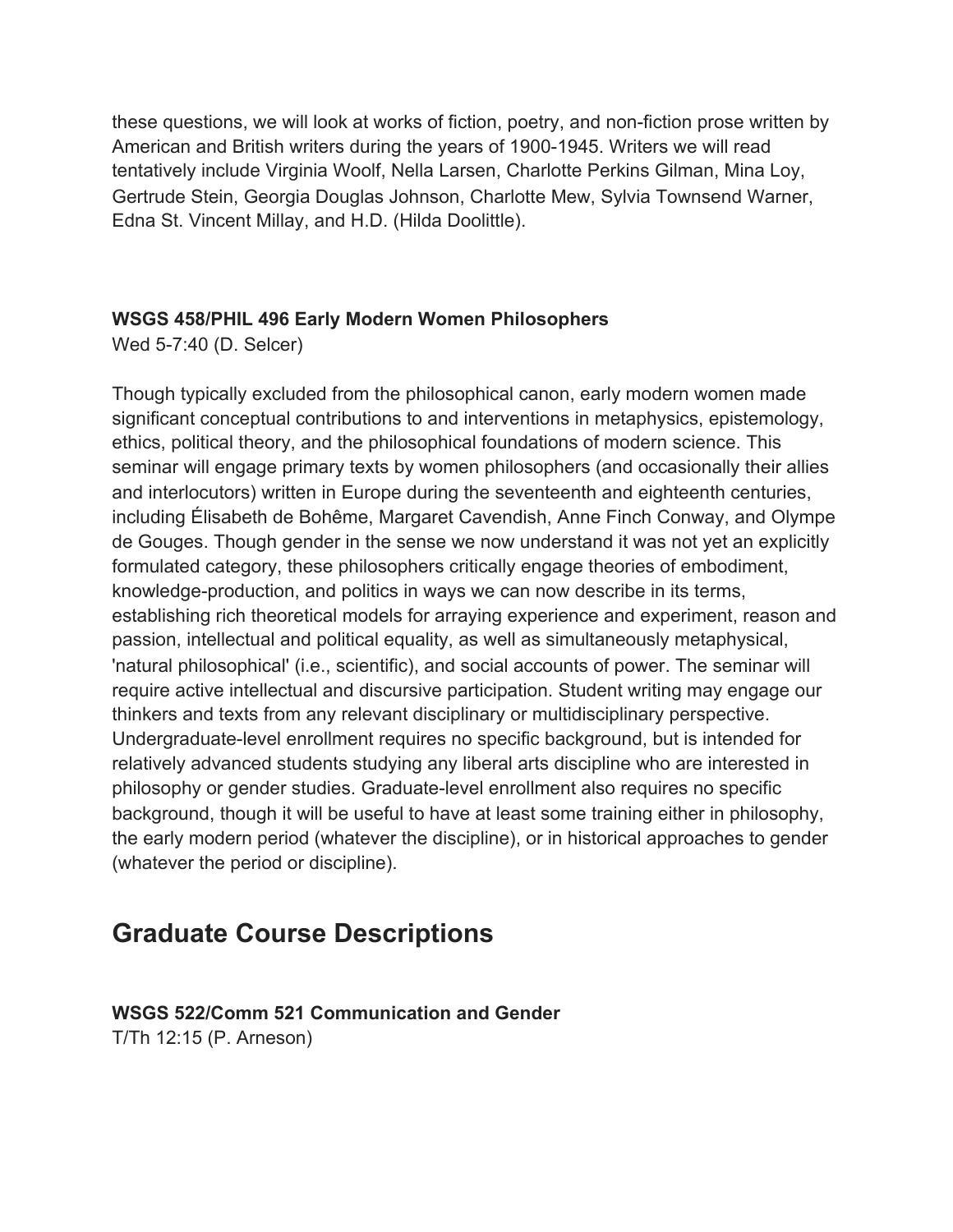Examines research addressing differences and similarities in male and female communication styles in a variety of contexts, ranging from personal to social to work relationships, with attention given to philosophical and narrative understandings of what it means to be male and female persons.

#### **WSGS 529/ENGL 558 Civil Rights Literature**

Mon 6:00-8:40pm (K. Glass)

This course examines selected writings from the civil rights period in America. Students will have an opportunity to situate texts by Maya Angelou, James Baldwin, Nikki Giovanni, Dr. King, Huey P. Newton (and many others) in their sociopolitical contexts, while addressing broader questions of race, class, gender, orientation, and social justice. We'll focus on richly diverse (and often diverging) texts by well-known civil rights leaders, but we'll also study works by lesser-known figures who helped drive the movement. In this literature course, we'll consider the "literary" as well as sociopolitical dimensions of the works on our list. In addition to examining primary and secondary texts, we'll explore the oral tradition, which infuses the literature and social activism of the period.

#### **WSGS 637/PHIL 570 Early Modern Women Philosophers**

Wed 5-7:40 (D. Selcer)

Though typically excluded from the philosophical canon, early modern women made significant conceptual contributions to and interventions in metaphysics, epistemology, ethics, political theory, and the philosophical foundations of modern science. This seminar will engage primary texts by women philosophers (and occasionally their allies and interlocutors) written in Europe during the seventeenth and eighteenth centuries, including Élisabeth de Bohême, Margaret Cavendish, Anne Finch Conway, and Olympe de Gouges. Though gender in the sense we now understand it was not yet an explicitly formulated category, these philosophers critically engage theories of embodiment, knowledge-production, and politics in ways we can now describe in its terms, establishing rich theoretical models for arraying experience and experiment, reason and passion, intellectual and political equality, as well as simultaneously metaphysical, 'natural philosophical' (i.e., scientific), and social accounts of power. The seminar will require active intellectual and discursive participation. Student writing may engage our thinkers and texts from any relevant disciplinary or multidisciplinary perspective. Undergraduate-level enrollment requires no specific background, but is intended for relatively advanced students studying any liberal arts discipline who are interested in philosophy or gender studies. Graduate-level enrollment also requires no specific background, though it will be useful to have at least some training either in philosophy,